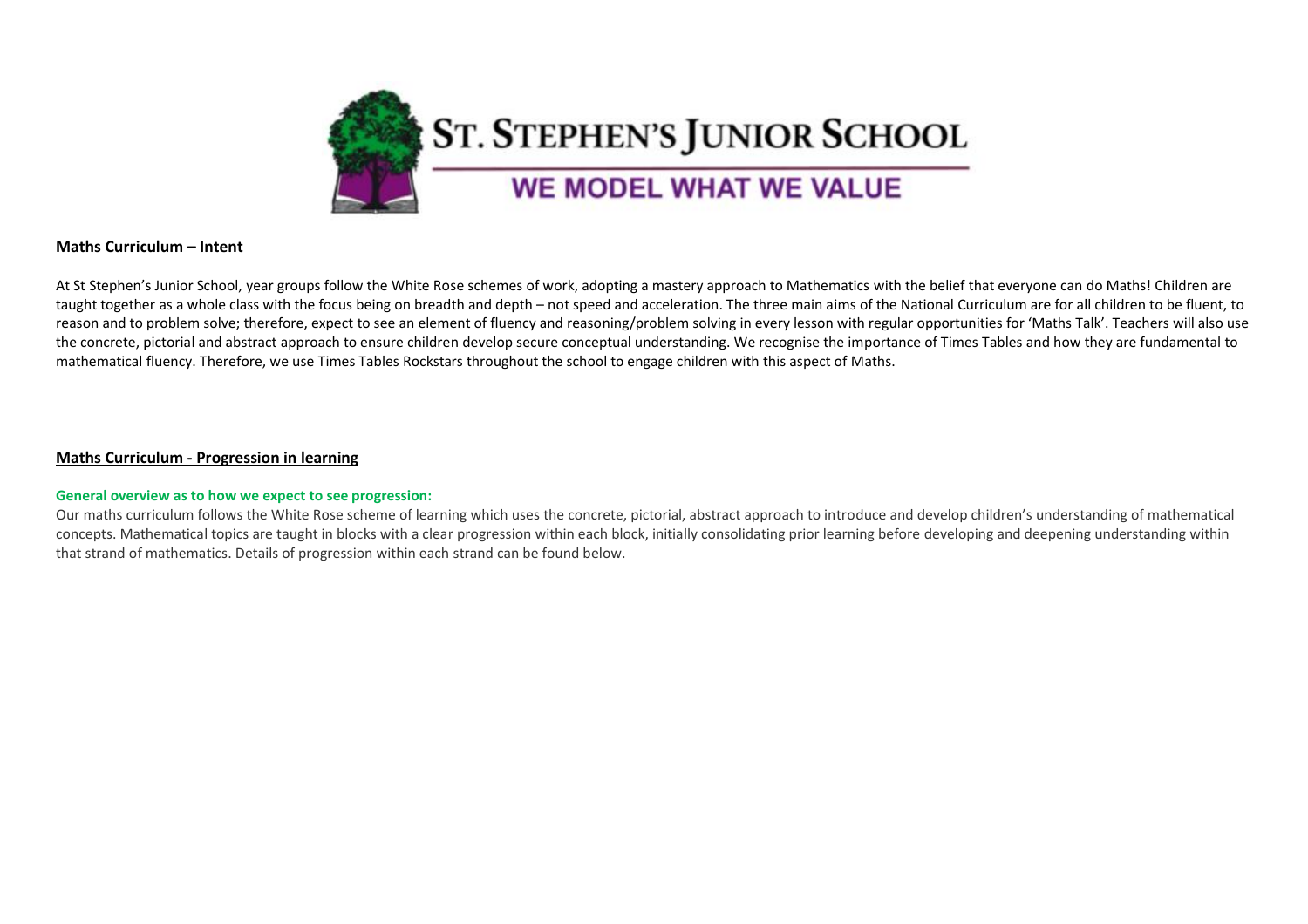|                         | <b>NUMBER</b>                |                                 |                            |                       |                     |  |
|-------------------------|------------------------------|---------------------------------|----------------------------|-----------------------|---------------------|--|
|                         |                              | <b>Place Value</b>              |                            |                       |                     |  |
| Year 1                  | Year 2                       | Year 3                          | Year 4                     | Year 5                | Year 6              |  |
| Count to and across     | Count in steps of 2, 3, and  | Count from 0 in multiples       | Count backwards            | Interpret negative    | Use negative        |  |
| 100, forwards and       | 5 from 0, and in tens from   | of 4, 8, 50 and 100             | through 0 to include       | numbers in context &  | numbers & calculate |  |
| backwards, beginning    | any number, forward and      |                                 | negative numbers           | count forwards and    | intervals across 0  |  |
| with 0 or 1, or from    | backward.                    | Find 10 or 100 more or          |                            | backwards with both   |                     |  |
| any given number.       |                              | less than a given number        | Count in multiples of 6,   | positive and negative | Read, write,        |  |
|                         | Recognise the place value    |                                 | 7, 9, 25 and 1000          | numbers               | compare and order   |  |
| Count, read and write   | of each digit in a two-digit | Read and write numbers          |                            |                       | numbers to at least |  |
| numbers to 100 in       | number (tens, ones).         | up to 1000 in numerals          | Find 1000 more or less     | Count forwards or     | 10,000,000 &        |  |
| numerals; count in      |                              | and words                       | than a given number        | backwards in steps of | determine the value |  |
| multiples of 2s, 5s and | Identify, represent and      |                                 |                            | powers of 10 for any  | of each digit       |  |
| 10s.                    | estimate numbers using       | Compare and order               | Read, write, compare       | given number up to    |                     |  |
|                         | different representations,   | numbers up to 1000              | and order numbers          | 1,000,000             | Round any whole     |  |
| Given a number,         | including the number line.   |                                 | beyond 1000                |                       | number to a         |  |
| identify 1 more or 1    |                              | Recognise the place value       |                            | Read, write, compare  | required degree of  |  |
| less.                   | Compare and order            | of each digit in a 3 digit      | Recognise the place        | and order numbers to  | accuracy            |  |
|                         | numbers from 0 up to 100;    | number                          | value of each digit in a   | at least 1,000,000 &  |                     |  |
| Read and write          | use $\lt$ , $>$ and = signs. |                                 | 4 digit number             | determine the value   |                     |  |
| numbers from 1 to 20    | Read and write numbers       | <b>Read Roman Numerals for</b>  |                            | of each digit         |                     |  |
| in numerals and words.  | to at least 100 in numerals  | $1 - 12$ (for telling the time) | <b>Read Roman Numerals</b> |                       |                     |  |
|                         | and in words.                |                                 | to 100 (in a historical    | <b>Read Roman</b>     |                     |  |
|                         |                              | Identify, represent &           | context)                   | Numerals to 1000 &    |                     |  |
|                         | Use place value and          | estimate numbers up to          |                            | recognise years       |                     |  |
|                         | number facts to solve        | 1000 using different            | Round any number to        | written in Roman      |                     |  |
|                         | problems.                    | representations                 | the nearest 10, 100 or     | numerals              |                     |  |
|                         |                              |                                 | 1000                       |                       |                     |  |
|                         |                              |                                 |                            | Round any number up   |                     |  |
|                         |                              |                                 | Identify, represent &      | to 1,000,000 to the   |                     |  |
|                         |                              |                                 | estimate numbers           | nearest 10, 100,      |                     |  |
|                         |                              |                                 | beyond 1000 using          | 1,000, 10,000 and     |                     |  |
|                         |                              |                                 | different                  | 100,000               |                     |  |
|                         |                              |                                 | representations            |                       |                     |  |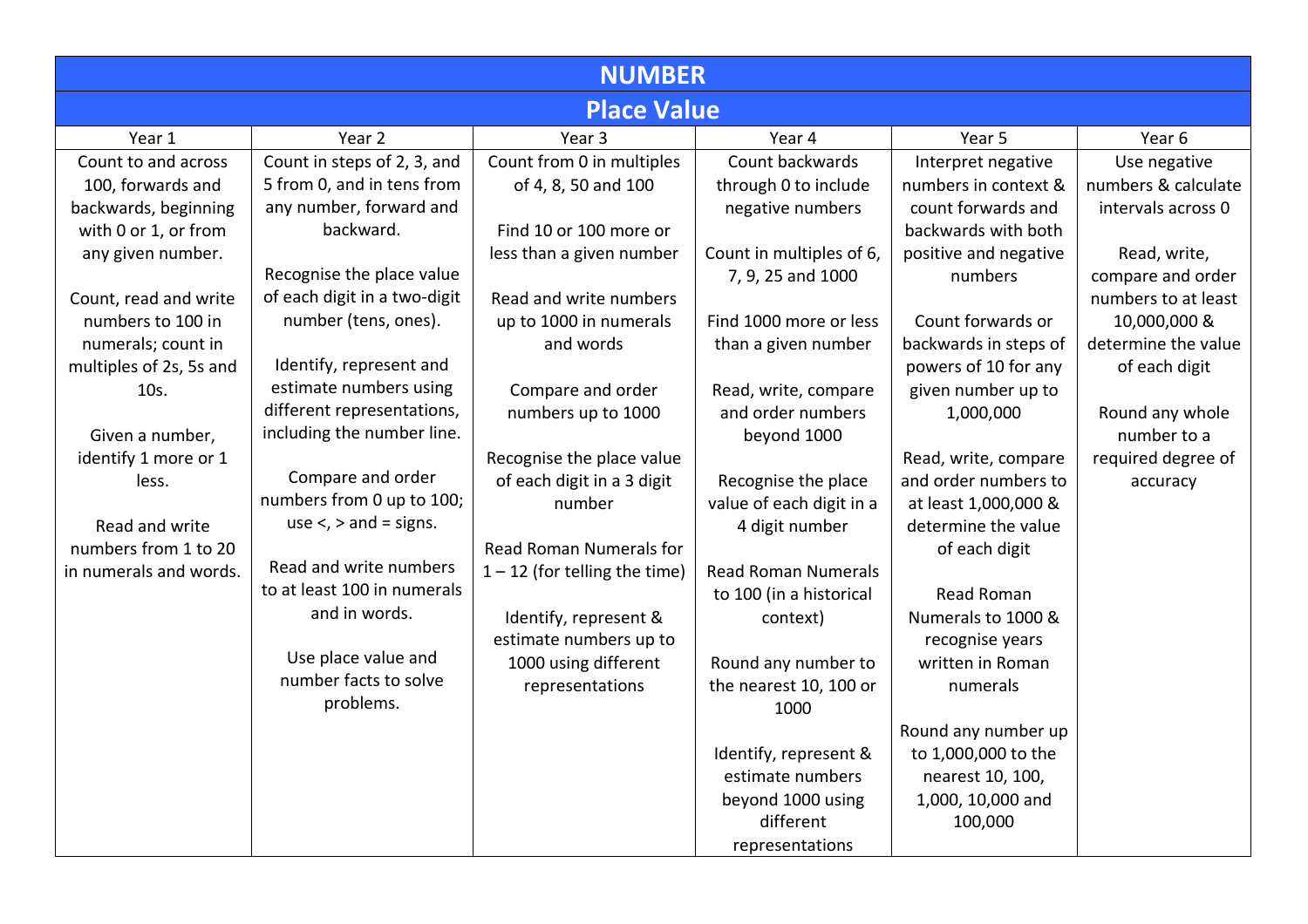| <b>Addition &amp; Subtraction</b> |                             |                                                    |                      |                          |                     |  |  |  |
|-----------------------------------|-----------------------------|----------------------------------------------------|----------------------|--------------------------|---------------------|--|--|--|
| Year 1                            | Year <sub>2</sub>           | Year <sub>3</sub>                                  | Year 4               | Year 5                   | Year 6              |  |  |  |
| Read, write and                   | Recall and use addition     |                                                    |                      |                          |                     |  |  |  |
| interpret mathematical            | and subtraction facts to 20 | Add & subtract numbers                             | Add & subtract       | Add & subtract           | Perform mental      |  |  |  |
| statements involving              | fluently, and derive and    | mentally, including:                               | numbers with up to 4 | numbers mentally         | calculations - must |  |  |  |
| addition $(+)$ ,                  | use related facts up to     | 3 digit + ones                                     | digits using column  | with increasingly        | be more complex     |  |  |  |
| subtraction (-) and               | 100.                        | 3 digit + tens                                     | method               | large numbers            | with mixed          |  |  |  |
| equals $(=)$ signs                |                             | 3 digit + hundreds                                 |                      |                          | operations and      |  |  |  |
|                                   | Add and subtract numbers    |                                                    | Use a numberline to  | Add & subtract whole     | larger numbers      |  |  |  |
| Represent and use                 | using concrete objects,     | Use a numberline to                                | support mental       | numbers with <b>more</b> |                     |  |  |  |
| number bonds and                  | pictorial representations,  | support mental                                     | subtraction by       | than 4 digits using      | Add and subtract    |  |  |  |
| related subtraction               | and mentally, including: a  | subtraction by counting on                         | counting on          | column method            | several numbers     |  |  |  |
| facts within 20                   | two-digit number and        |                                                    |                      |                          | using column        |  |  |  |
|                                   | ones, a two-digit number    | Add & subtract numbers                             | Estimate answers &   | Use rounding to          | method, where       |  |  |  |
| Add and subtract one-             | and tens, two two-digit     | with up to 3 digits using                          | use the inverse to   | check answers            | appropriate         |  |  |  |
| digit and two-digits              | numbers.                    | expanded method then                               | check                |                          |                     |  |  |  |
| numbers to 20,                    |                             | progressing onto                                   |                      |                          | Use estimation to   |  |  |  |
| including 0                       | Add three one-digit         | compacted column                                   |                      |                          | check               |  |  |  |
|                                   | numbers.                    | method                                             |                      |                          |                     |  |  |  |
|                                   | Show that addition of two   | Estimate answers & use                             |                      |                          |                     |  |  |  |
|                                   | numbers can be done in      | the inverse to check                               |                      |                          |                     |  |  |  |
|                                   | any order (commutative)     |                                                    |                      |                          |                     |  |  |  |
|                                   | and subtraction of one      |                                                    |                      |                          |                     |  |  |  |
|                                   | number from another         |                                                    |                      |                          |                     |  |  |  |
|                                   | cannot.                     |                                                    |                      |                          |                     |  |  |  |
|                                   |                             | <b>Addition &amp; Subtraction: Problem Solving</b> |                      |                          |                     |  |  |  |
| Year 1                            | Year <sub>2</sub>           | Year 3                                             | Year 4               | Year 5                   | Year 6              |  |  |  |
| Solve one-step                    | Recognise and use the       |                                                    |                      |                          |                     |  |  |  |
| problems that involve             | inverse relationship        | Solve problems, including                          | Solve two step       | Solve multi-step         | Solve multi-step    |  |  |  |
| addition and                      | between addition and        | missing number problems,                           | problems - children  | problems deciding        | problems deciding   |  |  |  |
| subtraction, using                | subtraction and use this to | using number facts and                             | need to be able to   | which operations and     | which operations    |  |  |  |
| concrete objects,                 | check calculations and      | place value and more                               | identify which       |                          |                     |  |  |  |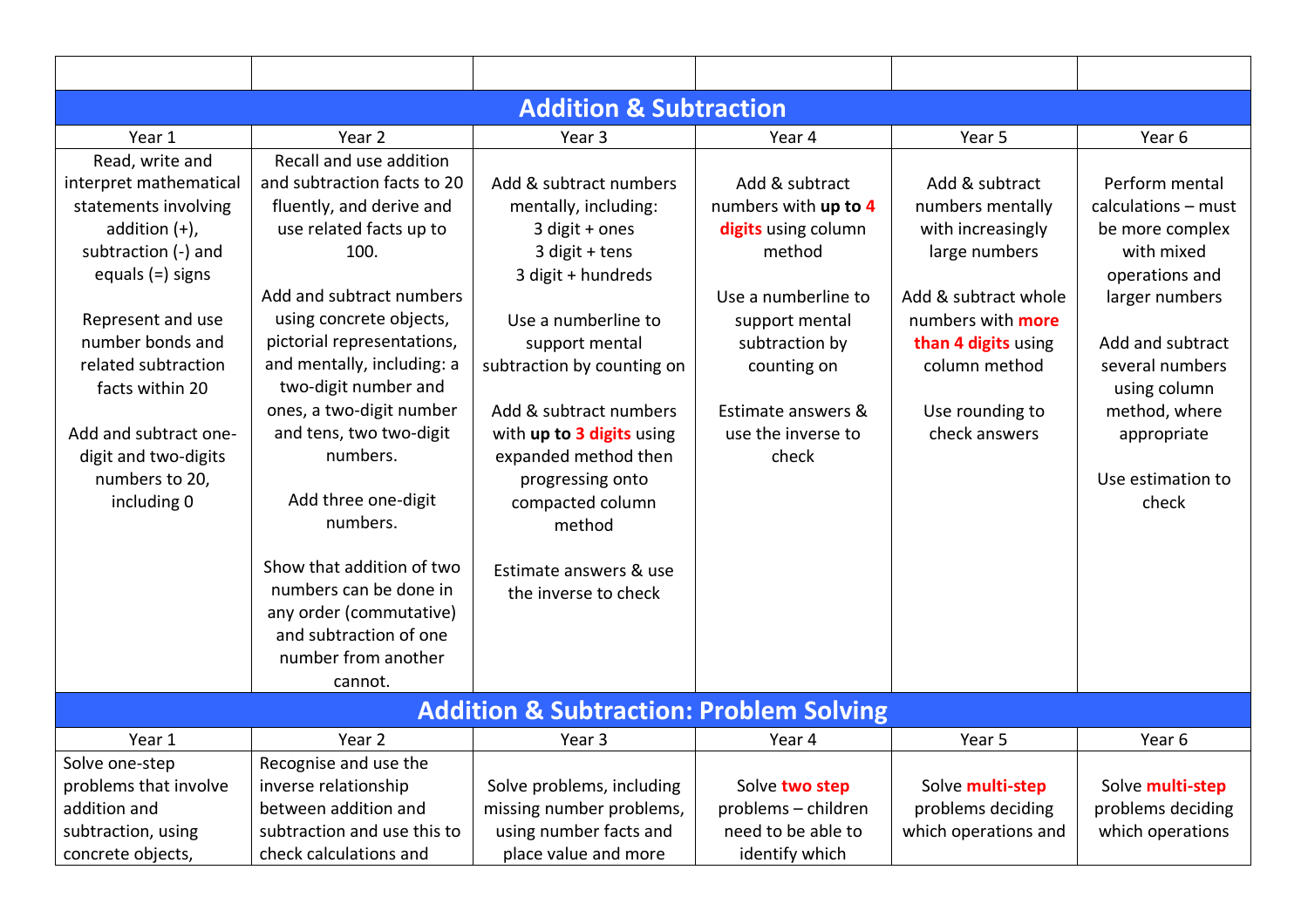| pictorial<br>representations and<br>missing number<br>problems such as $7 = ?$<br>$-9$ | solve missing number<br>problems.    | complex addition and<br>subtraction  | operation and method<br>to use & explain why | methods to use and<br>why | and methods to use<br>and why<br>Use knowledge of<br>the order of<br>operations to carry<br>out calculations (&<br>explore brackets) |
|----------------------------------------------------------------------------------------|--------------------------------------|--------------------------------------|----------------------------------------------|---------------------------|--------------------------------------------------------------------------------------------------------------------------------------|
|                                                                                        |                                      | <b>Multiplication &amp; Division</b> |                                              |                           |                                                                                                                                      |
| Year 1                                                                                 | Year 2                               | Year <sub>3</sub>                    | Year 4                                       | Year 5                    | Year 6                                                                                                                               |
| Solve one-step                                                                         | Recall and use                       | Count from 0 in multiples            | Count in multiples of 6,                     | Apply all                 | Continue to use all                                                                                                                  |
| problems involving                                                                     | multiplication and division          | of 4, 8, 50 & 100                    | 7, 9, 25 & 1000                              | multiplication tables     | the multiplication                                                                                                                   |
| multiplication and                                                                     | facts for the 2, 5 and 10            |                                      |                                              | and division facts        | tables and division                                                                                                                  |
| division, by calculating                                                               | multiplication tables,               | Recall multiplication and            | Recall multiplication                        | regularly.                | facts in order to                                                                                                                    |
| the answer using                                                                       | including recognising odd            | division facts for 3, 4 & 8          | and division facts for                       |                           | maintain fluency.                                                                                                                    |
| concrete objects,                                                                      | and even numbers.                    |                                      | up to 12 X 12                                | Count forwards or         |                                                                                                                                      |
| pictorial                                                                              |                                      | Write & calculate X and $\div$       |                                              | backwards in steps of     | Perform more                                                                                                                         |
| representations and                                                                    | Calculate mathematical               | statements for the tables            | Multiply and divide                          | powers of 10 for any      | complex mental                                                                                                                       |
| arrays with the support                                                                | statements for                       | they know                            | mentally, including                          | given number up to        | calculations,                                                                                                                        |
| of the teacher                                                                         | multiplication and division          |                                      | multiplying by 0 and 1,                      | 1,000,000                 | including with                                                                                                                       |
|                                                                                        | within the multiplication            | Use mental methods to                | dividing by 1 &                              |                           | mixed operations                                                                                                                     |
|                                                                                        | tables and write them                | calculate 2 digit X 1 digit          | multiplying together                         | Multiple & divide         | and larger numbers                                                                                                                   |
|                                                                                        | using the multiplication             | and 2 digit $\div$ 1 digit.          | three numbers                                | numbers mentally          |                                                                                                                                      |
|                                                                                        | $(x)$ , division $(\div)$ and equals |                                      |                                              | drawing upon known        | Multiply and divide                                                                                                                  |
|                                                                                        | $(=)$ signs.                         | Progress onto grid method            | Multiply 2 digit and 3                       | facts                     | numbers by 10, 100                                                                                                                   |
|                                                                                        |                                      | for multiplication.                  | digit numbers by 1 digit                     |                           | and 1000 where the                                                                                                                   |
|                                                                                        | Show that multiplication             |                                      | number using short                           | Multiply & divide         | answers are up to                                                                                                                    |
|                                                                                        | of two numbers can be                | Estimate answers & check             | multiplication                               | whole numbers and         | three decimal places                                                                                                                 |
|                                                                                        | done in any order                    | using the inverse                    |                                              | those involving           |                                                                                                                                      |
|                                                                                        | (commutative) and                    |                                      | Divide 2 digit and 3                         | decimals by 10, 100       | Multiply multi digit                                                                                                                 |
|                                                                                        | division of one number by            |                                      | digit numbers by 1 digit                     | and 1000                  | numbers up to 4                                                                                                                      |
|                                                                                        | another cannot.                      |                                      | number using short                           |                           | digits by a 2 digit                                                                                                                  |
|                                                                                        |                                      |                                      | division                                     | Multiply numbers up       | number using long                                                                                                                    |
|                                                                                        |                                      |                                      |                                              | to 4 digits by a 1 digit  | multiplication.                                                                                                                      |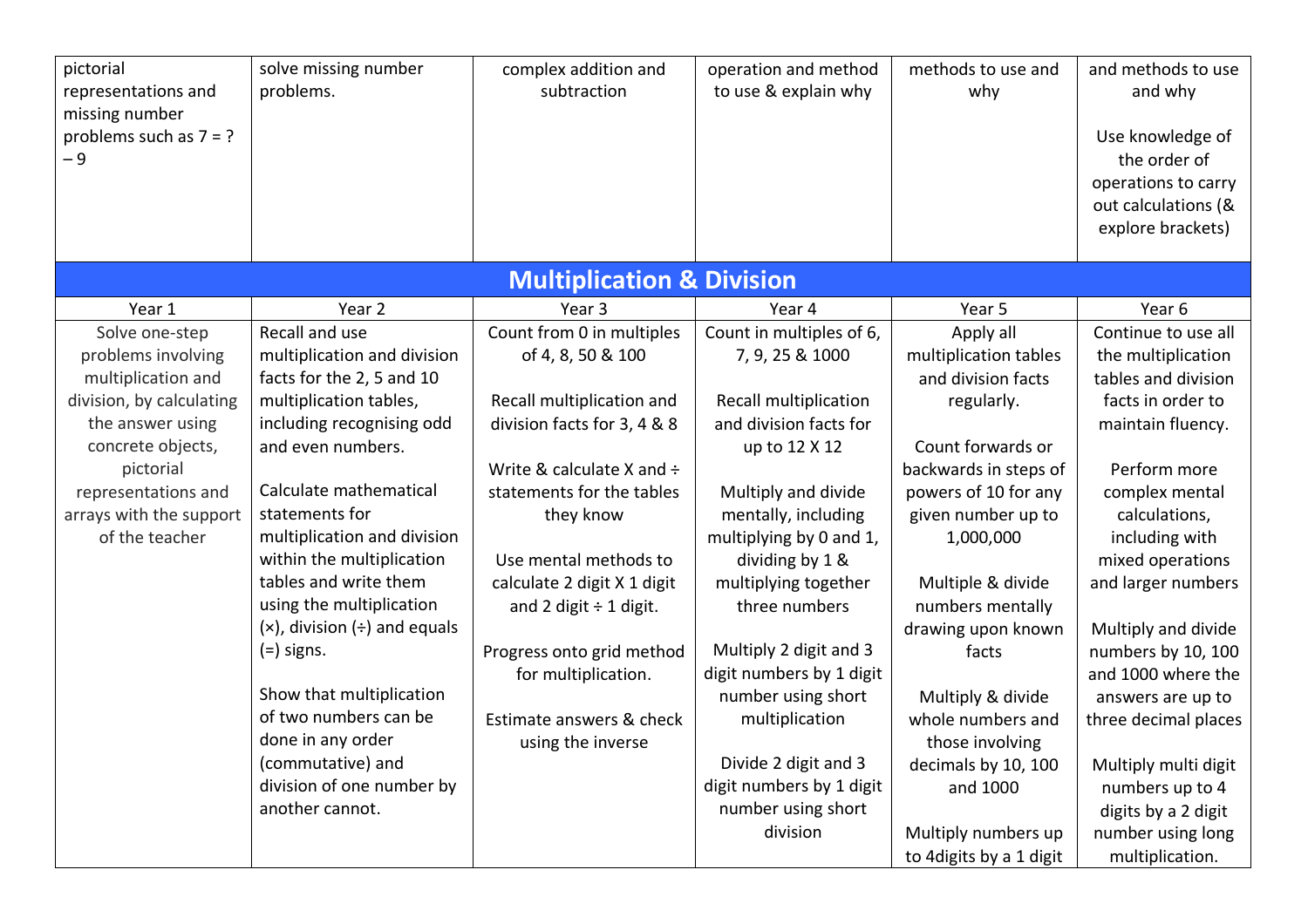|  |                                                   | Estimate answers &      | number using short                  |                     |
|--|---------------------------------------------------|-------------------------|-------------------------------------|---------------------|
|  |                                                   | check using the inverse | multiplication                      | Divide numbers up   |
|  |                                                   |                         |                                     | to 4 digits by a 1  |
|  |                                                   |                         | Multiply numbers up                 | digit using short   |
|  |                                                   |                         | to 4 digits by a 2 digit            | division where      |
|  |                                                   |                         | number using long<br>multiplication | appropriate.        |
|  |                                                   |                         |                                     | Divide numbers up   |
|  |                                                   |                         | Divide numbers up to                | to 4 digits by a 2  |
|  |                                                   |                         | 4 digits by a 1 digit               | digit number using  |
|  |                                                   |                         | number using short<br>division.     | long division.      |
|  |                                                   |                         |                                     | Interpret           |
|  |                                                   |                         | Interpret remainders                | remainders          |
|  |                                                   |                         | appropriately                       | appropriately.      |
|  |                                                   |                         |                                     | Estimate answers &  |
|  |                                                   |                         |                                     | check using the     |
|  |                                                   |                         |                                     | inverse             |
|  |                                                   |                         |                                     |                     |
|  | Multiples, Factors, Primes, Square & Cube Numbers |                         |                                     |                     |
|  |                                                   |                         |                                     |                     |
|  |                                                   |                         | Identify multiples &                | Identify common     |
|  |                                                   | Recognise and use       | factors                             | factors, common     |
|  |                                                   | factor pairs and        |                                     | multiples and prime |
|  |                                                   | commutativity in        | Know and use the                    | numbers.            |
|  |                                                   | mental calculations     | vocabulary of prime                 |                     |
|  |                                                   |                         | numbers, prime                      |                     |
|  |                                                   |                         | factors & composite                 |                     |
|  |                                                   |                         | numbers                             |                     |
|  |                                                   |                         | Establish whether a                 |                     |
|  |                                                   |                         | number up to 100 is                 |                     |
|  |                                                   |                         | prime and recall                    |                     |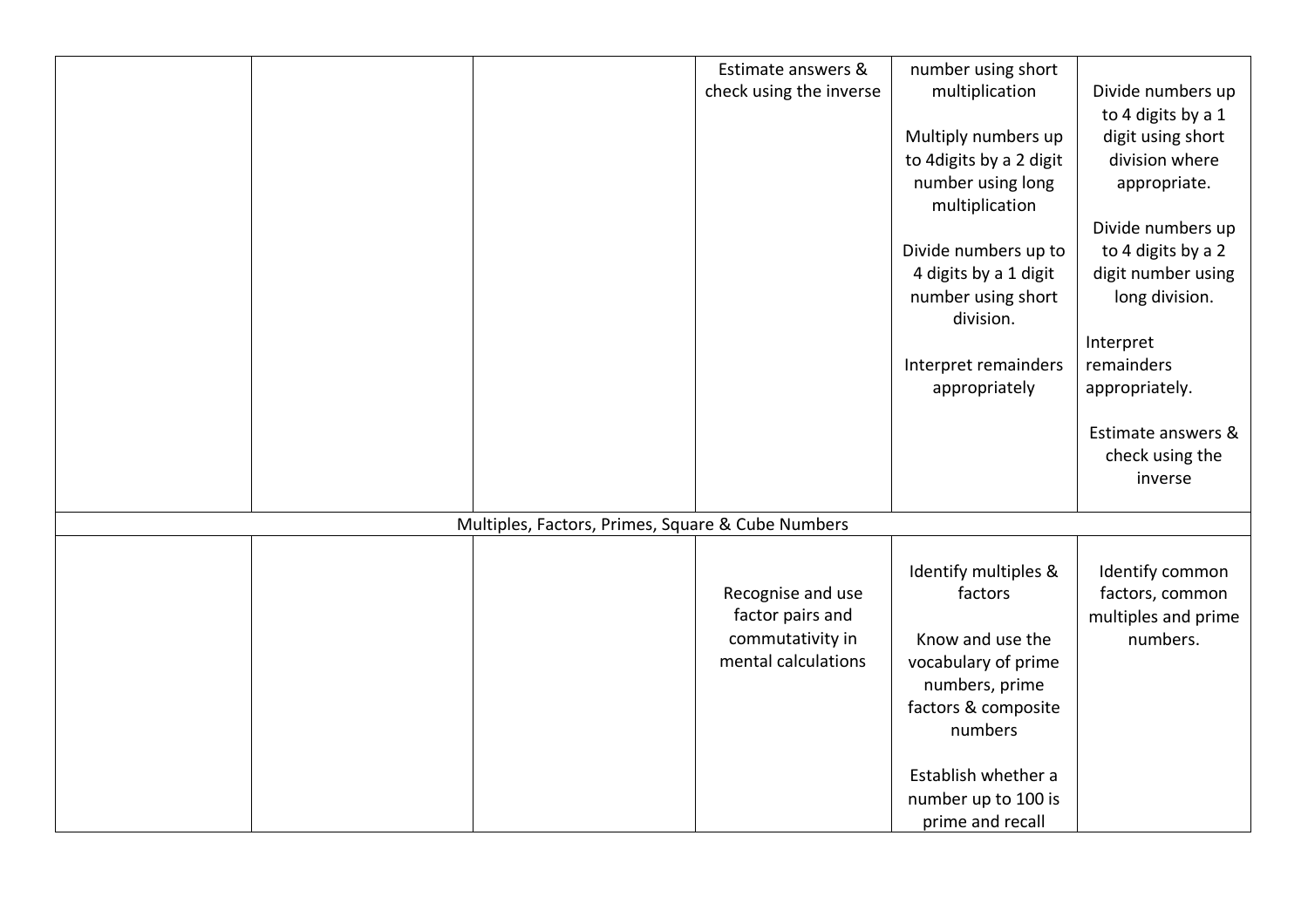|                                                                                                                                                                                                |                                                                                                                                                                                  |                                                                                                                                                                 |                                                                                                                                                                                                                         | prime numbers up to<br>19<br>Recognise and use<br>square & cube<br>numbers and their<br>notions                                                                                                                                                                                                   |                                                                                                                                                                                                                                                                                                                                                                                                                          |
|------------------------------------------------------------------------------------------------------------------------------------------------------------------------------------------------|----------------------------------------------------------------------------------------------------------------------------------------------------------------------------------|-----------------------------------------------------------------------------------------------------------------------------------------------------------------|-------------------------------------------------------------------------------------------------------------------------------------------------------------------------------------------------------------------------|---------------------------------------------------------------------------------------------------------------------------------------------------------------------------------------------------------------------------------------------------------------------------------------------------|--------------------------------------------------------------------------------------------------------------------------------------------------------------------------------------------------------------------------------------------------------------------------------------------------------------------------------------------------------------------------------------------------------------------------|
| Year 1                                                                                                                                                                                         | Year 2                                                                                                                                                                           | <b>Multiplication &amp; Division: Problem Solving</b><br>Year <sub>3</sub>                                                                                      | Year 4                                                                                                                                                                                                                  | Year 5                                                                                                                                                                                                                                                                                            | Year 6                                                                                                                                                                                                                                                                                                                                                                                                                   |
| Solve one-step                                                                                                                                                                                 | Solve problems involving                                                                                                                                                         |                                                                                                                                                                 |                                                                                                                                                                                                                         |                                                                                                                                                                                                                                                                                                   |                                                                                                                                                                                                                                                                                                                                                                                                                          |
| problems involving<br>multiplication and<br>division, by calculating<br>the answer using<br>concrete objects,<br>pictorial<br>representations and<br>arrays with the support<br>of the teacher | multiplication and division,<br>using materials, arrays,<br>repeated addition, mental<br>methods, and<br>multiplication and division<br>facts, including problems<br>in contexts | Solve problems including<br>missing number, positive<br>integer scaling and<br>correspondence - children<br>need to be able to decide<br>which operation to use | Solve problems<br>including using the<br>distributive law,<br>integer scaling<br>problems and harder<br>correspondence<br>problems - children<br>need to be able to<br>decide which operation<br>to use and explain why | Solve problems using<br>their knowledge of<br>factors & multiples,<br>squares and cubes.<br>Solve problems<br>involving the four<br>operations and the<br>meaning of the equals<br>sign.<br>Solve problems<br>including scaling by<br>simple fractions and<br>problems involving<br>simple rates. | Solve problems<br>involving the four<br>operations.<br>Use knowledge of<br>the order of<br>operations to carry<br>out calculations (&<br>explore brackets)<br>Ratio & Proportion<br>Solve problems<br>involving the<br>relative sizes of two<br>quantities where<br>missing values can<br>be found using<br>multiplication and<br>division facts<br>Solve problems<br>involving unequal<br>sharing and<br>grouping using |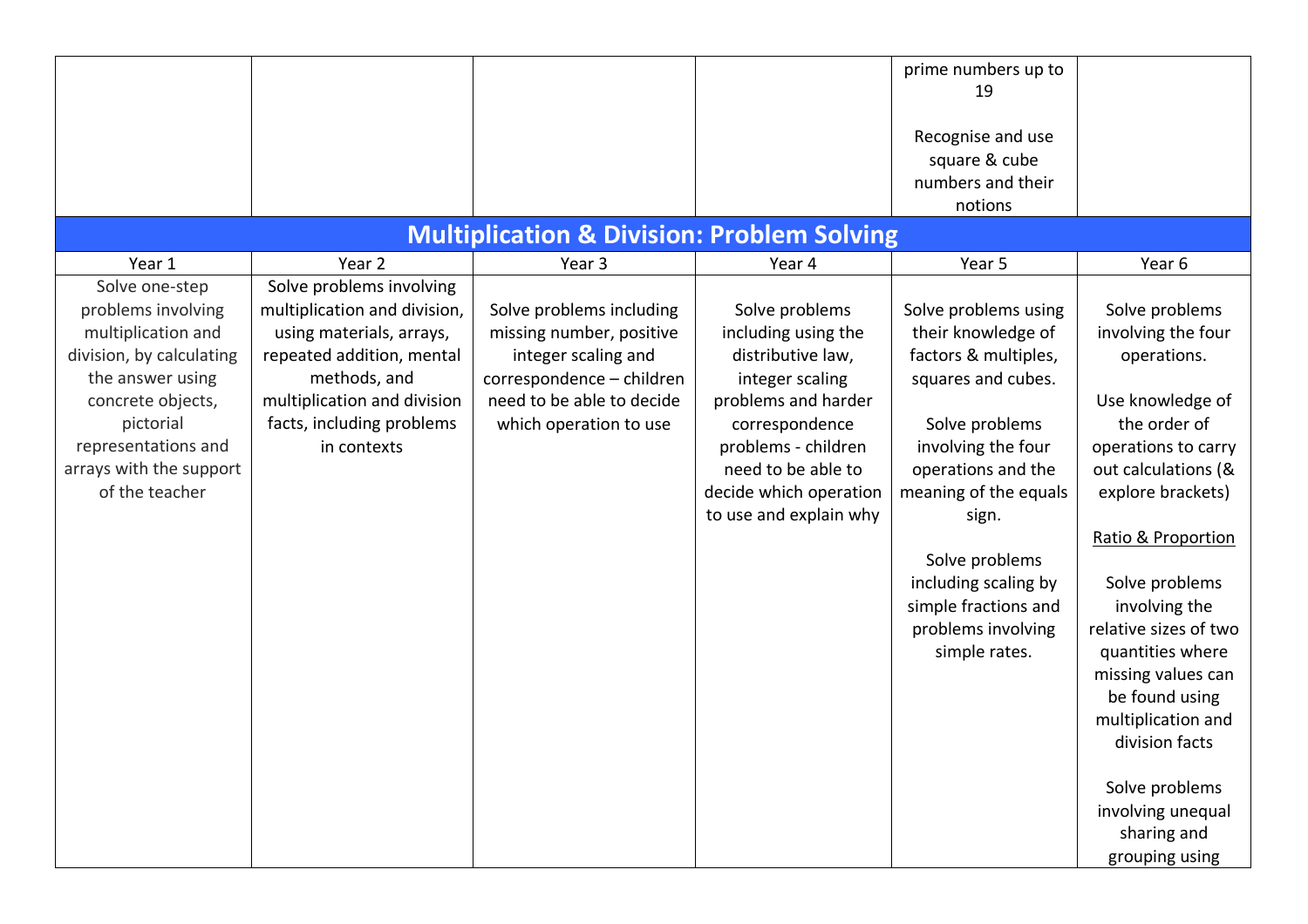|                        |                               |                                                         |                          |                        | knowledge of<br>multiples |
|------------------------|-------------------------------|---------------------------------------------------------|--------------------------|------------------------|---------------------------|
|                        |                               | <b>Fractions (including decimals &amp; percentages)</b> |                          |                        |                           |
| Year 1                 | Year 2                        | Year 3                                                  | Year 4                   | Year 5                 | Year 6                    |
| Recognise, find and    | Recognise, find, name and     | Count up and down in                                    | Count up and down in     | Recognise and use      | Compare and order         |
| name a half as 1 of 2  | write fractions 1/2, 1/3,     | tenths                                                  | hundredths               | thousandths and        | fractions, including      |
| equal parts of an      | 1/4, 2/4, 3/4 of a length,    |                                                         |                          | relate them to tenths, | fractions $> 1$           |
| object, shape or       | shape, set of objects or      | Understand that tenths                                  | Understand that          | hundredths & decimal   |                           |
| quantity.              | quantity.                     | are objects or quantities                               | hundredths are objects   | equivalents            | Identify the value of     |
|                        |                               | divided into ten equal                                  | or quantities divided    |                        | each digit in             |
| Recognise, find and    | Write simple fractions for    | parts                                                   | into hundred equal       | Compare and order      | numbers given to          |
| name a quarter as 1 of | example, $1/2$ of $6 = 3$ and |                                                         | parts (& dividing tenths | fractions whose        | three decimal places      |
| 4 equal parts of an    | recognise the equivalence     | Recognise, find and write                               | by $10)$                 | denominators are all   |                           |
| object, shape or       | of $2/4$ and $1/2$ .          | fractions of a set of                                   |                          | multiples of the same  | Round answers to          |
| quantity.              |                               | objects                                                 | Compare numbers with     | number                 | specified degree of       |
|                        |                               |                                                         | the same number of       |                        | accuracy                  |
|                        |                               | Recognise and use                                       | decimal places (up to    | Read, write, order     |                           |
|                        |                               | fractions as numbers                                    | two decimal places)      | and compare            | Use common factors        |
|                        |                               |                                                         |                          | numbers with up to     | to simplify fractions     |
|                        |                               | Compare and order unit                                  | Round decimals with      | three decimal places   | & use common              |
|                        |                               | fractions & fractions with                              | one decimal place to     |                        | multiples to express      |
|                        |                               | the same denominators                                   | the nearest whole        | Round decimals with    | fractions in the          |
|                        |                               |                                                         | number                   | two decimal places to  | same denomination         |
|                        |                               | Recognise and show, using                               |                          | the nearest whole      |                           |
|                        |                               | diagrams, equivalent                                    | Recognise and show,      | number & to one        | Associate a fraction      |
|                        |                               | fractions with small                                    | using diagrams,          | decimal place          | with division &           |
|                        |                               | denominators                                            | families of common       |                        | calculate decimal         |
|                        |                               |                                                         | equivalent fractions     | Identify, name and     | fraction equivalents      |
|                        |                               | Add and subtract fractions                              |                          | write equivalent       | for a simple fraction     |
|                        |                               | with the same                                           | Recognise and write      | fractions including    |                           |
|                        |                               | denominator within one                                  | decimal equivalents of   | tenths and             | Recall and use            |
|                        |                               | whole                                                   | any number of tenths     | hundredths             | equivalences              |
|                        |                               |                                                         | or hundredths            |                        | between simple            |
|                        |                               |                                                         |                          |                        | fractions, decimals       |
|                        |                               |                                                         |                          |                        | & percentages             |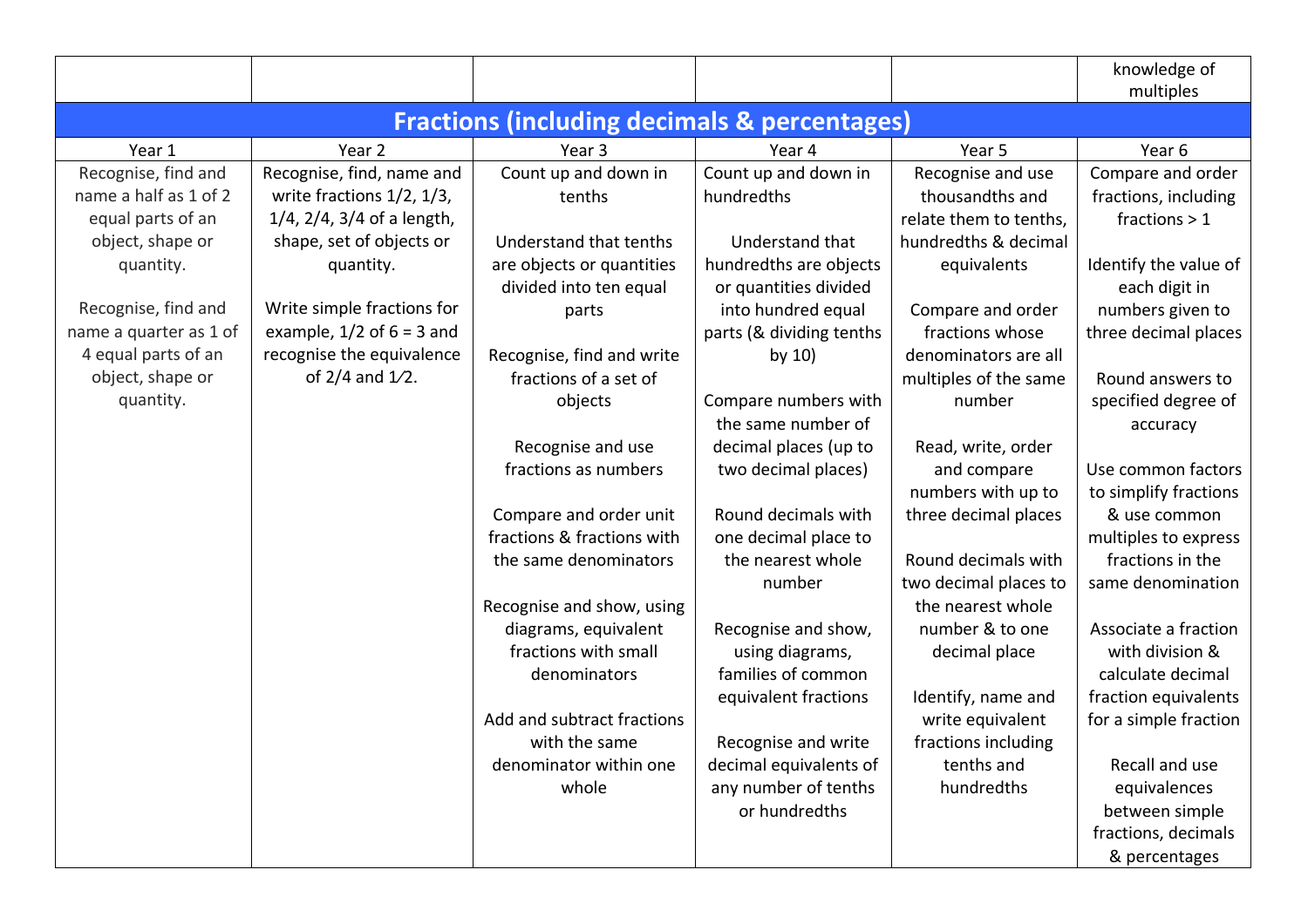|        |        |                                                                          | Recognise and write                   | Read and write       |                       |
|--------|--------|--------------------------------------------------------------------------|---------------------------------------|----------------------|-----------------------|
|        |        |                                                                          | decimal equivalents to                | decimals numbers as  | Add and subtract      |
|        |        |                                                                          | $\frac{1}{4} \frac{1}{2} \frac{3}{4}$ | fractions            | fractions with        |
|        |        |                                                                          |                                       |                      | different             |
|        |        |                                                                          | Add and subtract                      | Recognise &          | denominators &        |
|        |        |                                                                          | fractions with the same               | understand the       | mixed numbers         |
|        |        |                                                                          | denominator                           | percent symbol       |                       |
|        |        |                                                                          |                                       |                      | Multiply simple       |
|        |        |                                                                          | Find the effect of                    | Add and subtract     | pairs of proper       |
|        |        |                                                                          | dividing 1 or 2 digit                 | fractions with the   | fraction, writing the |
|        |        |                                                                          | numbers by 10 or 100                  | same denominator     | answer in its         |
|        |        |                                                                          |                                       | and multiples of the | simplest form         |
|        |        |                                                                          |                                       | same number          |                       |
|        |        |                                                                          |                                       |                      | Multiply 1 digit      |
|        |        |                                                                          |                                       | Recognise mixed      | numbers with up to    |
|        |        |                                                                          |                                       | numbers and          | two decimal places    |
|        |        |                                                                          |                                       | improper fractions   | by whole numbers      |
|        |        |                                                                          |                                       | and convert between  |                       |
|        |        |                                                                          |                                       | them                 | Divide proper         |
|        |        |                                                                          |                                       |                      | fractions by whole    |
|        |        |                                                                          |                                       | Multiply proper      | numbers               |
|        |        |                                                                          |                                       | fractions and mixed  |                       |
|        |        |                                                                          |                                       | numbers by whole     |                       |
|        |        |                                                                          |                                       | numbers              |                       |
|        |        |                                                                          |                                       |                      |                       |
|        |        | <b>Fractions (including decimals &amp; percentages): Problem Solving</b> |                                       |                      |                       |
| Year 1 | Year 2 | Year <sub>3</sub>                                                        | Year 4                                | Year 5               | Year 6                |
|        |        | Solve problems that                                                      | Solve problems                        | Solve problems       | Ratio & proportion    |
|        |        | involve all of the above                                                 | involving increasingly                | involving numbers up |                       |
|        |        |                                                                          | harder fractions                      | to three decimal     | Solve problems        |
|        |        |                                                                          |                                       | places               | involving the         |
|        |        |                                                                          | Solve simple measure                  |                      | calculation of        |
|        |        |                                                                          | and money problems                    | Solve problems which | percentages           |
|        |        |                                                                          | involving fractions and               | require knowing      |                       |
|        |        |                                                                          | decimals to two                       | percentages and      | Solve problems        |
|        |        |                                                                          | decimal places                        | decimal equivalents  | involving unequal     |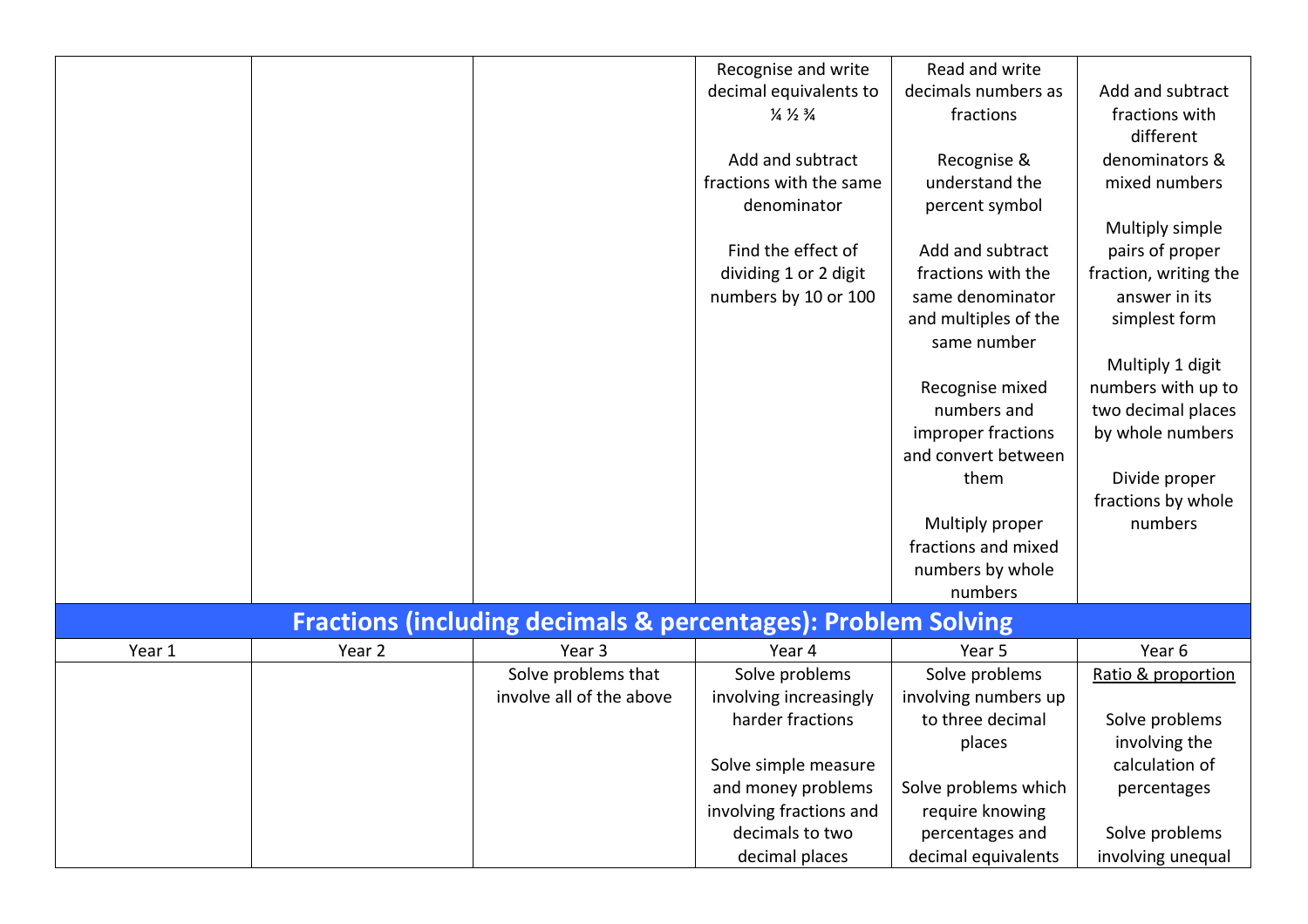|                        |                          |                          |                     | of 1/2 1/4 1/5 2/5 4/5 | sharing and            |
|------------------------|--------------------------|--------------------------|---------------------|------------------------|------------------------|
|                        |                          |                          |                     | and those with a       | grouping using         |
|                        |                          |                          |                     | denominator of a       | knowledge of           |
|                        |                          |                          |                     | multiple of 10 or 25   | fractions              |
|                        |                          | <b>Algebra</b>           |                     |                        |                        |
| Year 1                 | Year 2                   | Year 3                   | Year 4              | Year 5                 | Year 6                 |
|                        |                          |                          |                     |                        | Use simple formulae    |
|                        |                          |                          |                     |                        |                        |
|                        |                          |                          |                     |                        | Generate and           |
|                        |                          |                          |                     |                        | describe linear        |
|                        |                          |                          |                     |                        | number sequences       |
|                        |                          |                          |                     |                        |                        |
|                        |                          |                          |                     |                        | <b>Express missing</b> |
|                        |                          |                          |                     |                        | number problems        |
|                        |                          |                          |                     |                        | algebraically          |
|                        |                          |                          |                     |                        |                        |
|                        |                          |                          |                     |                        | Find pairs of          |
|                        |                          |                          |                     |                        | numbers that satisfy   |
|                        |                          |                          |                     |                        | an equation with       |
|                        |                          |                          |                     |                        | two unknowns           |
|                        |                          |                          |                     |                        |                        |
|                        |                          |                          |                     |                        | Enumerate              |
|                        |                          |                          |                     |                        | possibilities of       |
|                        |                          |                          |                     |                        | combinations of two    |
|                        |                          |                          |                     |                        | variables              |
|                        |                          | <b>MEASUREMENT</b>       |                     |                        |                        |
| Year 1                 | Year 2                   | Year 3                   | Year 4              | Year 5                 | Year 6                 |
| Money                  | Money                    | Money                    | Money               | Perimeter & Area       | Perimeter, Area &      |
|                        |                          | Add and subtract amounts | Estimate, compare & | Measure & calculate    | Volume                 |
| Recognise and know     | Recognise and use        | of money to give change, | calculate different | the perimeter of       | Recognise that         |
| the value of different | symbols for pounds $(E)$ | using both £ and p       | measures, including | composite rectilinear  | shapes with the        |
| denominations of coins | and pence (p); combine   |                          | money in pounds and | shapes in cm and m     | same areas can         |
| and notes              |                          | Length & Perimeter       | pence               |                        | have different         |
|                        |                          |                          |                     |                        |                        |
|                        |                          |                          |                     |                        |                        |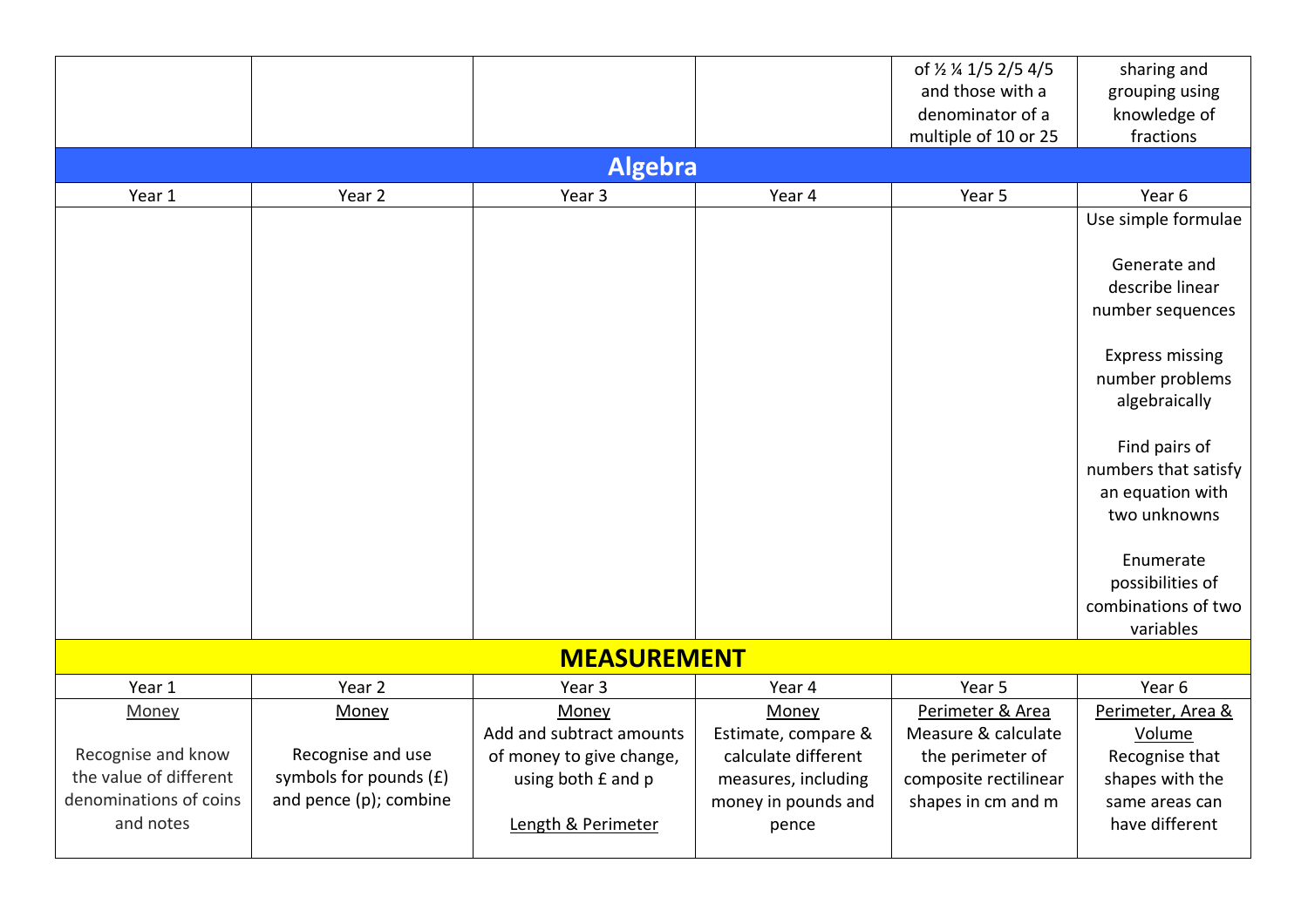| Length and Perimeter     | amounts to make a           | Measure, compare, add &   | Use decimal notation    | Calculate and           | perimeters and vice   |
|--------------------------|-----------------------------|---------------------------|-------------------------|-------------------------|-----------------------|
|                          | particular value            | subtract lengths (m, cm,  | to record metric        | compare the area of     | versa                 |
| Measure and begin to     |                             | mm)                       | measures, including     | rectangles (including   |                       |
| record lengths and       | Find different              |                           | money                   | squares) & estimate     | Recognise when it is  |
| heights                  | combinations of coins that  | Measure the perimeter of  |                         | the area of irregular   | possible to use       |
|                          | equal the same amounts      | simple 2D shapes          | Length & Perimeter      | shapes                  | formulae for area     |
| Mass & Capacity          | of money.                   |                           | Measure & calculate     |                         | and volume of         |
|                          |                             | Mass & Capacity           | the perimeter of a      | Volume                  | shapes                |
| Compare and describe     | Length and perimeter        | Measure, compare, add &   | rectilinear figure      | Estimate volume and     |                       |
| mass (heavy/light,       |                             | subtract mass (kg, g) and | (including squares) in  | capacity                | Calculate the area of |
| heavier than, lighter    | Choose and use              | volume/capacity (I, ml)   | cm and m                |                         | parallelograms and    |
| than) and                | appropriate standard units  |                           |                         | <b>Converting units</b> | triangles             |
| volume/capacity          | to estimate and measure     | <b>Time</b>               | Convert between         | Convert between         |                       |
| (full/empty, half full,  | length/height in any        | Tell and write the time   | different units of      | different units of      | Calculate, estimate   |
| more than, less than)    | direction (m/cm);           | from an analogue clock    | measure (e.g. km to m)  | metric measure          | and compare           |
|                          |                             | (including those with     |                         |                         | volume of cubes       |
| <u>Time</u>              | <b>Mass and Capacity</b>    | Roman numerals) and 12    | <b>Area</b>             | Understand & use        | and cuboids using     |
|                          |                             | and 24 hour clocks        | Find the area of        | approximate             | standard units        |
| Sequence events in       | Compare and order           |                           | rectilinear shapes by   | equivalences            |                       |
| chronological order      | lengths, mass,              | Estimate and read time    | counting squares        | between metric units    | Converting units      |
| using time language      | volume/capacity and         | with increasing accuracy  |                         | & common imperial       | Convert between       |
| [for example, before     | record the results using >, | to the nearest minute     |                         | units such as inches,   | miles and km          |
| and after, next, first,  | $<$ and $=$ .               |                           | <b>Time</b>             | pounds & pints          |                       |
| today, yesterday,        |                             | Record and compare time   | Read, write and         |                         | Use, read, write and  |
| tomorrow, morning,       | <b>Time</b>                 | in terms of seconds,      | convert time between    |                         | convert between       |
| afternoon and evening]   |                             | minutes and hours         | analogue and digital 12 |                         | standard units,       |
|                          | Compare and sequence        |                           | and 24 hour clocks      |                         | using decimal         |
| Recognise and use        | intervals of time.          | Use vocabulary such as o' |                         |                         | notation up to three  |
| language relating to     |                             | clock, am/pm, morning,    | Convert between         |                         | decimal places        |
| dates, including days of | Tell and write the time to  | afternoon, noon &         | different units of      |                         |                       |
| the week, weeks,         | five minutes, including     | midnight                  | measure (e.g. hour to   |                         |                       |
| months and years.        | quarter past/to the hour    |                           | minute)                 |                         |                       |
|                          | and draw the hands on a     | Know the number of        |                         |                         |                       |
| Tell the time to the     | clock face to show these    | seconds in a minute & the |                         |                         |                       |
| hour and half past the   | times.                      |                           |                         |                         |                       |
|                          |                             |                           |                         |                         |                       |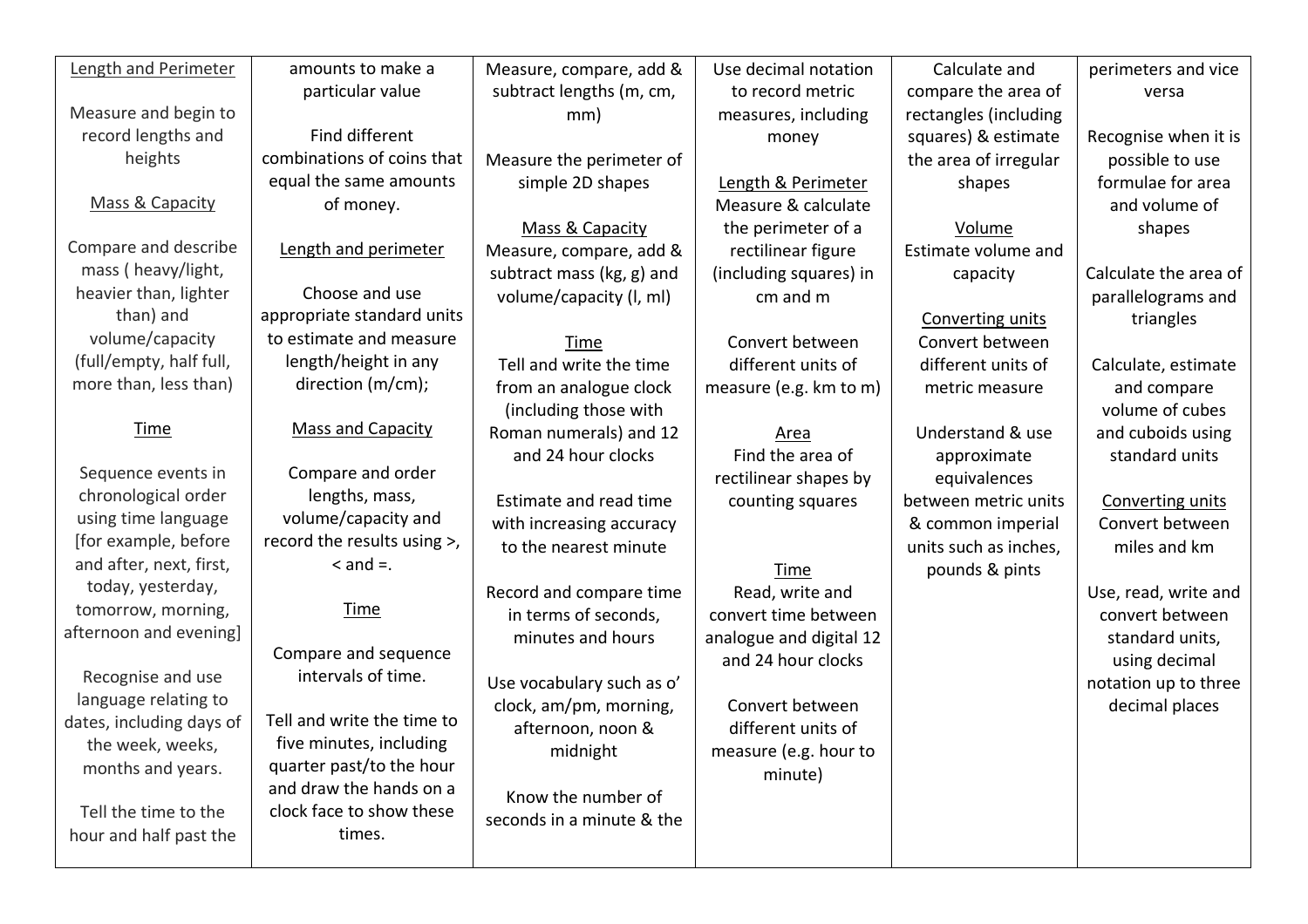| hour and draw the<br>hands on a clock face<br>to show these times. | Know the number of<br>minutes in an hour and the<br>number of hours in a day | number of days in each<br>month, year & leap year<br>Compare durations of<br>events |                                                |                                               |                                  |
|--------------------------------------------------------------------|------------------------------------------------------------------------------|-------------------------------------------------------------------------------------|------------------------------------------------|-----------------------------------------------|----------------------------------|
|                                                                    |                                                                              |                                                                                     |                                                |                                               |                                  |
|                                                                    |                                                                              | <b>Measurement: Solving Problems</b>                                                |                                                |                                               |                                  |
| Year 1                                                             | Year 2                                                                       | Year <sub>3</sub>                                                                   | Year 4                                         | Year 5                                        | Year 6                           |
|                                                                    | Solve simple problems in a                                                   |                                                                                     | Solve problems                                 | Solve problems                                | Solve problems                   |
|                                                                    | practical context involving<br>addition and subtraction                      |                                                                                     | involving converting<br>from hours to minutes, | involving converting<br>between units of time | involving the<br>calculation and |
|                                                                    | of money of the same unit,                                                   |                                                                                     | minutes to seconds,                            |                                               | conversion of units              |
|                                                                    | including giving change.                                                     |                                                                                     | years to months and                            | Use all four                                  | of measure, using                |
|                                                                    |                                                                              |                                                                                     | weeks to days                                  | operations to solve                           | decimal notation up              |
|                                                                    |                                                                              |                                                                                     |                                                | problems involving                            | to three decimal                 |
|                                                                    |                                                                              |                                                                                     | Solve simple measure                           | measure, using                                | places                           |
|                                                                    |                                                                              |                                                                                     | and money problems                             | decimal notation,                             |                                  |
|                                                                    |                                                                              |                                                                                     |                                                | including scaling                             |                                  |
|                                                                    |                                                                              | <b>GEOMETRY</b>                                                                     |                                                |                                               |                                  |
|                                                                    |                                                                              | <b>Properties of Shape</b>                                                          |                                                |                                               |                                  |
| Year 1                                                             | Year 2                                                                       | Year <sub>3</sub>                                                                   | Year 4                                         | Year 5                                        | Year 6                           |
| Recognise and name                                                 | Identify and describe the                                                    | Draw 2D shapes & make                                                               | Identify lines of                              | Identify 3D shapes,                           | Recognise, describe              |
| common 2-D and 3-D                                                 | properties of 2-D shapes,                                                    | 3D shapes using modelling                                                           | symmetry in 2D shapes                          | including cubes and                           | & build simple 3D                |
| shapes, including:                                                 | including the number of                                                      | materials                                                                           | presented in different                         | other cuboids, from                           | shapes, including                |
|                                                                    | sides and line symmetry in                                                   |                                                                                     | orientations                                   | 2D representations                            | making nets                      |
| 2-D shapes [for                                                    | a vertical line.                                                             | Recognise 3D shapes in                                                              |                                                |                                               |                                  |
| example, rectangles                                                |                                                                              | different orientations and                                                          | Complete a simple                              | Use the properties of                         | Illustrate and name              |
| (including squares),                                               | Identify and describe the                                                    | describe them                                                                       | symmetric figure with                          | rectangles to deduce                          | parts of circles,                |
| circles and triangles]                                             | properties of 3-D shapes,                                                    |                                                                                     | respect to a specific                          | related facts and find                        | including radius,                |
|                                                                    |                                                                              |                                                                                     | line of symmetry                               | missing lengths and                           | diameter &                       |
|                                                                    |                                                                              |                                                                                     |                                                | angles                                        | circumference                    |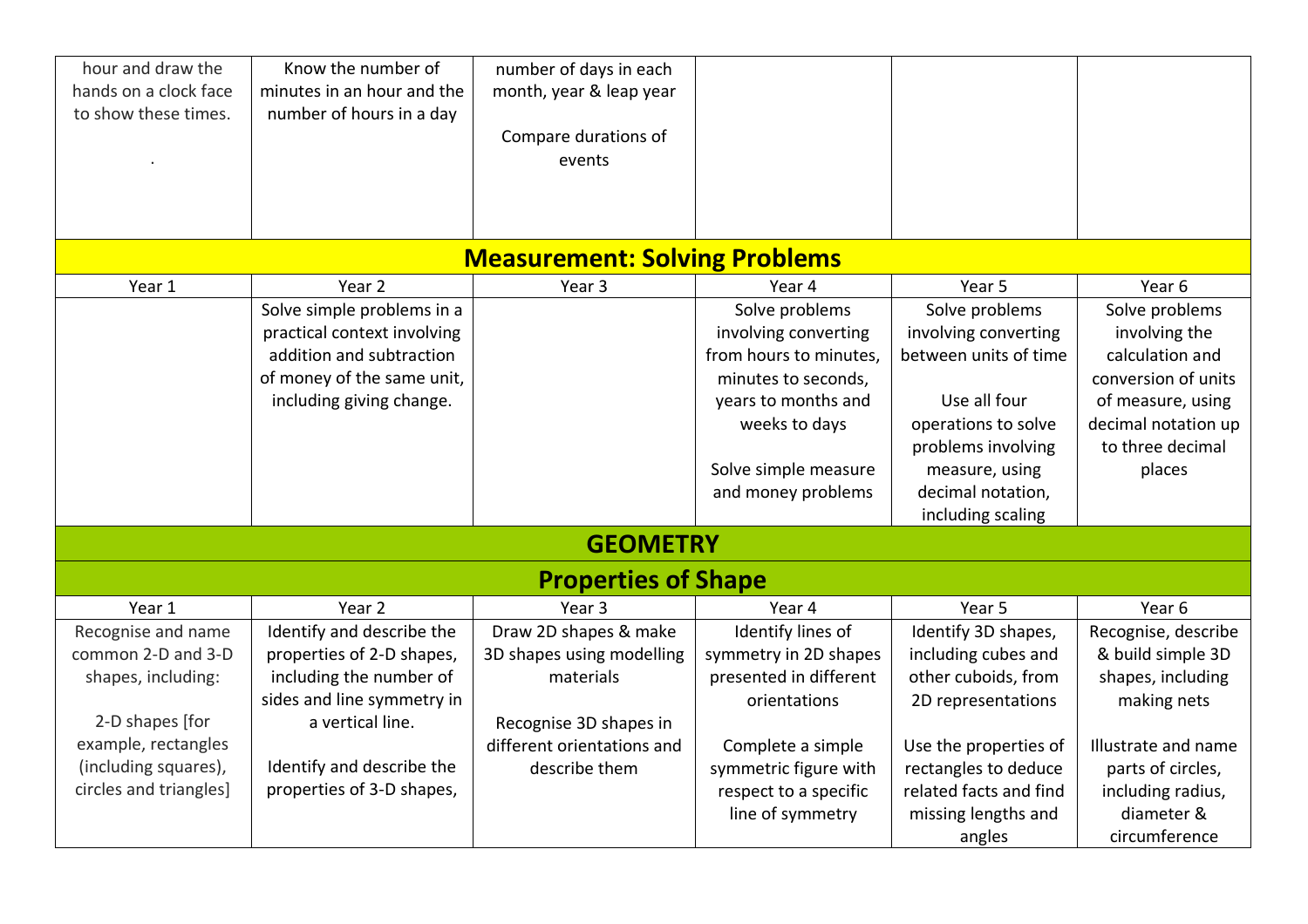| 3-D shapes [for        | including the number of     |                           | Compare & classify        |                       |                       |
|------------------------|-----------------------------|---------------------------|---------------------------|-----------------------|-----------------------|
| example, cuboids       | edges, vertices and faces.  |                           | geometric shapes,         | Distinguish between   | Know that the         |
| (including cubes),     |                             |                           | including quadrilaterals  | regular and irregular | diameter is twice     |
| pyramids and spheres]. | Identify 2-D shapes on the  |                           | (parallelogram,           | polygons based on     | the radius            |
|                        | surface of 3-D shapes, [for |                           | rhombus, trapezium)       | reasoning about       |                       |
|                        | example, a circle on a      |                           | and triangles (isosceles, | equal sides and       | Draw 2D shapes        |
|                        | cylinder and a triangle on  |                           | equilateral, scalene),    | angles                | using given           |
|                        | a pyramid].                 |                           | based on their            |                       | dimensions and        |
|                        |                             |                           | properties and sizes      |                       | angles                |
|                        | Compare and sort            |                           |                           |                       |                       |
|                        | common 2- D and 3-D         |                           | Decide if a polygon is    |                       | Compare and           |
|                        | shapes and everyday         |                           | regular or irregular      |                       | classify geometric    |
|                        | objects.                    |                           |                           |                       | shapes based on       |
|                        |                             |                           |                           |                       | their properties and  |
|                        |                             |                           |                           |                       | sizes & find          |
|                        |                             |                           |                           |                       | unknown angles in     |
|                        |                             |                           |                           |                       | any triangles,        |
|                        |                             |                           |                           |                       | quadrilaterals and    |
|                        |                             |                           |                           |                       | regular polygons      |
|                        |                             |                           |                           |                       |                       |
|                        |                             | Angles                    |                           |                       |                       |
|                        |                             | Recognise angles as a     | Identify acute and        | Know angles are       | Recognise angles      |
|                        |                             | property of shape or a    | obtuse angles             | measured in degrees   | where they meet at    |
|                        |                             | description of a turn     |                           |                       | a point, are on a     |
|                        |                             |                           | Compare and order         | Estimate and          | straight line, or are |
|                        |                             | Identify right angles &   | angles up to two right    | compare acute,        | vertically opposite.  |
|                        |                             | identify whether angles   | angles by size            | obtuse and reflex     |                       |
|                        |                             | are greater than or less  |                           | angles                | Find missing angles.  |
|                        |                             | than a right angle        |                           |                       |                       |
|                        |                             |                           |                           | Draw given angles     |                       |
|                        |                             | Recognise that two right  |                           | and measure them in   |                       |
|                        |                             | angles make a half turn,  |                           | degrees               |                       |
|                        |                             | three make three quarters |                           |                       |                       |
|                        |                             | of a turn and four a      |                           | Identify: angles at a |                       |
|                        |                             | complete turn             |                           | point and one whole   |                       |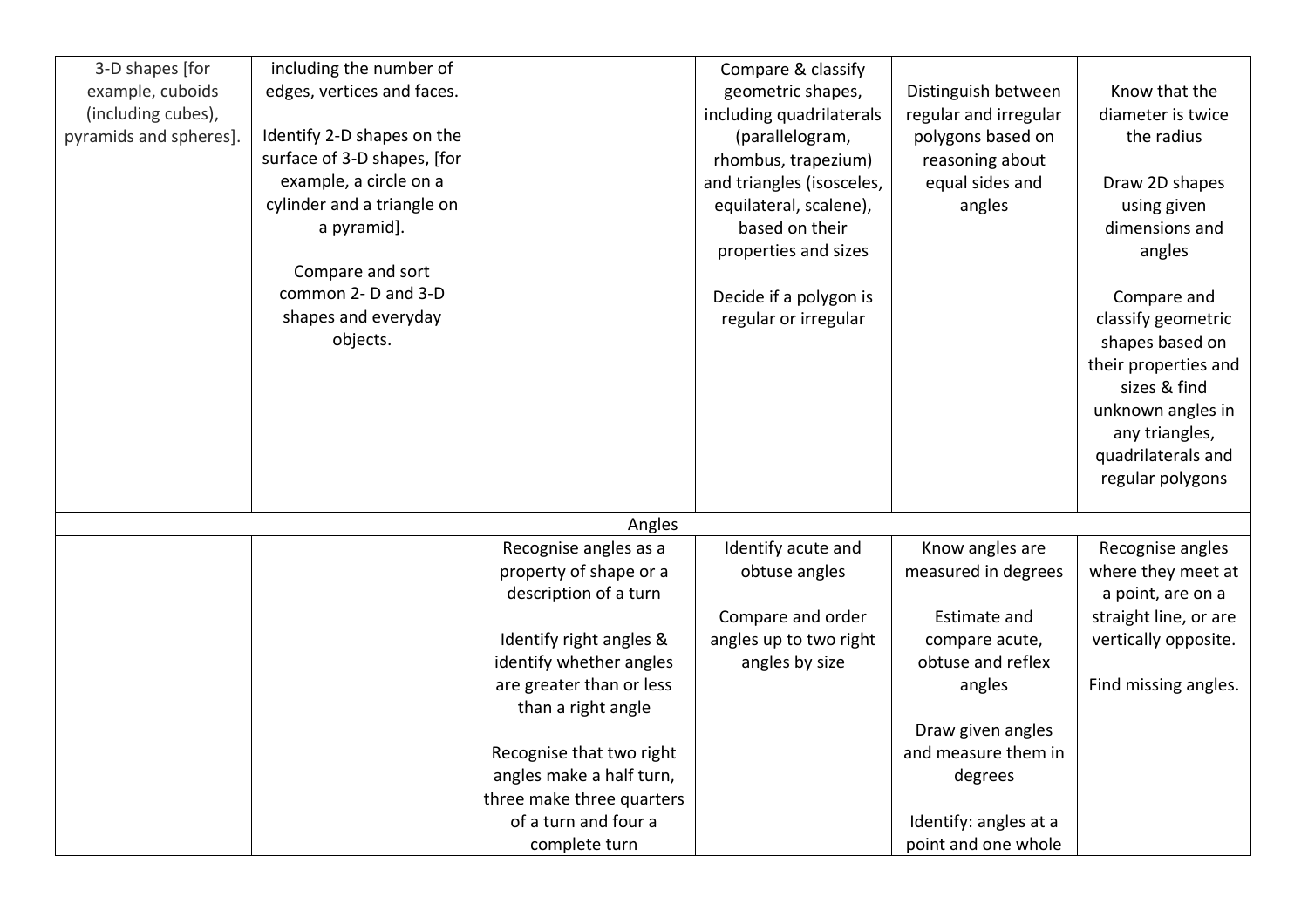|                                                                                                                   |                                                                                                                                                                                                                                                                                                                                                                                                     | Identify horizontal and<br>vertical lines & pairs of<br>perpendicular and parallel<br>lines<br><b>Position &amp; Direction</b>                                                                                                                                                                      |                                                                                                                                                                                                                                                                                                                             | turn, angles at a point<br>on a straight line and<br>1/2 a turn & other<br>multiples of 90<br>degrees                                                                                                                              |                                                                                                                                                                                      |
|-------------------------------------------------------------------------------------------------------------------|-----------------------------------------------------------------------------------------------------------------------------------------------------------------------------------------------------------------------------------------------------------------------------------------------------------------------------------------------------------------------------------------------------|-----------------------------------------------------------------------------------------------------------------------------------------------------------------------------------------------------------------------------------------------------------------------------------------------------|-----------------------------------------------------------------------------------------------------------------------------------------------------------------------------------------------------------------------------------------------------------------------------------------------------------------------------|------------------------------------------------------------------------------------------------------------------------------------------------------------------------------------------------------------------------------------|--------------------------------------------------------------------------------------------------------------------------------------------------------------------------------------|
| Year 1                                                                                                            | Year 2                                                                                                                                                                                                                                                                                                                                                                                              | Year <sub>3</sub>                                                                                                                                                                                                                                                                                   | Year 4                                                                                                                                                                                                                                                                                                                      | Year 5                                                                                                                                                                                                                             | Year <sub>6</sub>                                                                                                                                                                    |
| Describe position,<br>direction and<br>movement, including<br>whole, half, quarter<br>and three-quarter<br>turns. | Order and arrange<br>combinations of<br>mathematical objects in<br>patterns and sequences.<br>Use mathematical<br>vocabulary to describe<br>position, direction and<br>movement, including<br>movement in a straight<br>line and distinguishing<br>between rotation as a turn<br>and in terms of right<br>angles for quarter, half<br>and three- quarter turns<br>(clockwise and<br>anticlockwise). | Use mathematical<br>vocabulary to describe<br>position, direction and<br>movement, including<br>movement in a straight<br>line and distinguishing<br>between rotation as a turn<br>and in terms of right<br>angles for quarter, half<br>and three-quarter turns<br>(clockwise and<br>anticlockwise) | Describe positions on a<br>2D grid as co-ordinates<br>in the first quadrant<br>Describe movements<br>between positions as<br>translations of a given<br>unit to the left/right<br>and up/down<br>Plot specified points<br>and draw sides to<br>complete a given<br>polygon<br>(use ICT to support co-<br>ordinate plotting) | Identify, describe and<br>represent the<br>position of a shape<br>following a reflection<br>or translation, using<br>the appropriate<br>language and know<br>that the shape has<br>not changes<br>(use ICT to support<br>geometry) | Describe positions<br>on the full co-<br>ordinate grid (all<br>four quadrants)<br>Draw and translate<br>simple shapes on<br>the co-ordinate<br>plane and reflect<br>them in the axes |
|                                                                                                                   |                                                                                                                                                                                                                                                                                                                                                                                                     | <b>STATISTICS</b>                                                                                                                                                                                                                                                                                   |                                                                                                                                                                                                                                                                                                                             |                                                                                                                                                                                                                                    |                                                                                                                                                                                      |
| Year 1                                                                                                            | Year 2                                                                                                                                                                                                                                                                                                                                                                                              | Year 3                                                                                                                                                                                                                                                                                              | Year 4                                                                                                                                                                                                                                                                                                                      | Year 5                                                                                                                                                                                                                             | Year 6                                                                                                                                                                               |